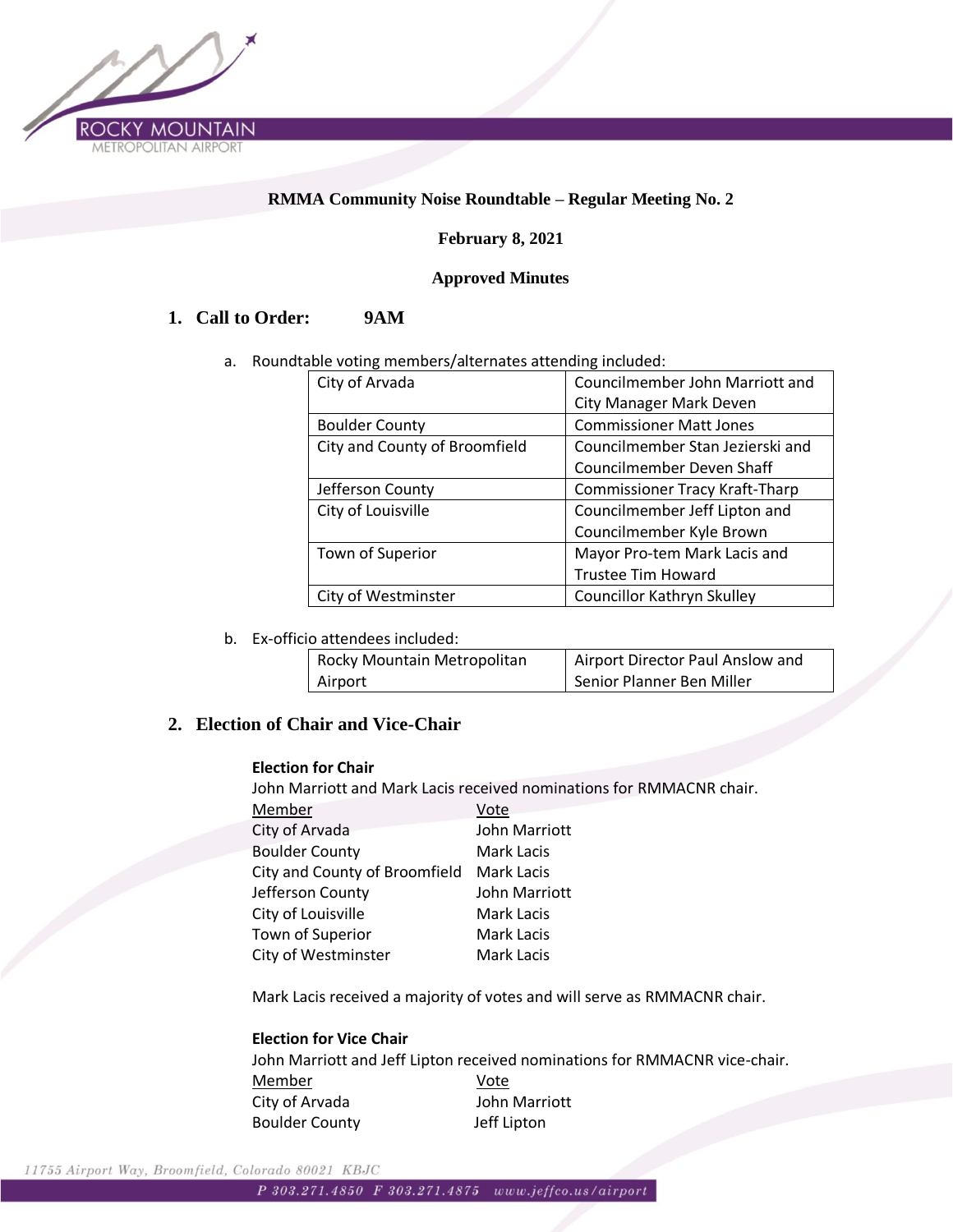

| City and County of Broomfield Jeff Lipton |
|-------------------------------------------|
| John Marriott                             |
| Jeff Lipton                               |
| Jeff Lipton                               |
| John Marriott                             |
|                                           |

Jeff Lipton received a majority of votes and will serve as Vice Chair.

### **3. Approval of Minutes**

Jeff Lipton made a motion to approve minutes from the 1.11.2021 RMMACNR meeting. Kathryn Skulley seconded.

| Vote |
|------|
| Yes  |
| Yes  |
| Yes  |
| Yes  |
| Yes  |
| Yes  |
| Υρς  |
|      |

1.11.2021 RMMACNR minutes were approved.

### **4. Public Comments**

30 minutes for public comments with 3 minutes per speaker

Speakers included Kathy Straw, Brad Walker, Deborah Atchinson, Brad Fountain, Lorrie Abrams, Jay McBurney, Tal Krinton, Brad Elliott, Elizabeth H, Gabrielle Katz, Michael Denslow, and Caitlin Spurr.

### **5. Roundtable Agenda items**

- A. Roundtable facilitator interviews
	- Presentations were received from:
		- 1. Primacy Strategy Group (Emily Tranter & David Carbone)
		- 2. P2 Solutions (Wendy Lowe)
		- 3. CDR Associates (Taber Ward & Tracy Winfree)
- B. Roundtable facilitator selection. Discussion was opened for discussion of facilitator selection.

| Member                                       | Vote                          |
|----------------------------------------------|-------------------------------|
| City of Arvada                               | <b>Primacy Strategy Group</b> |
| <b>Boulder County</b>                        | <b>Primacy Strategy Group</b> |
| City and County of Broomfield CDR Associates |                               |
| Jefferson County                             | <b>Primacy Strategy Group</b> |
| City of Louisville                           | <b>CDR Associates</b>         |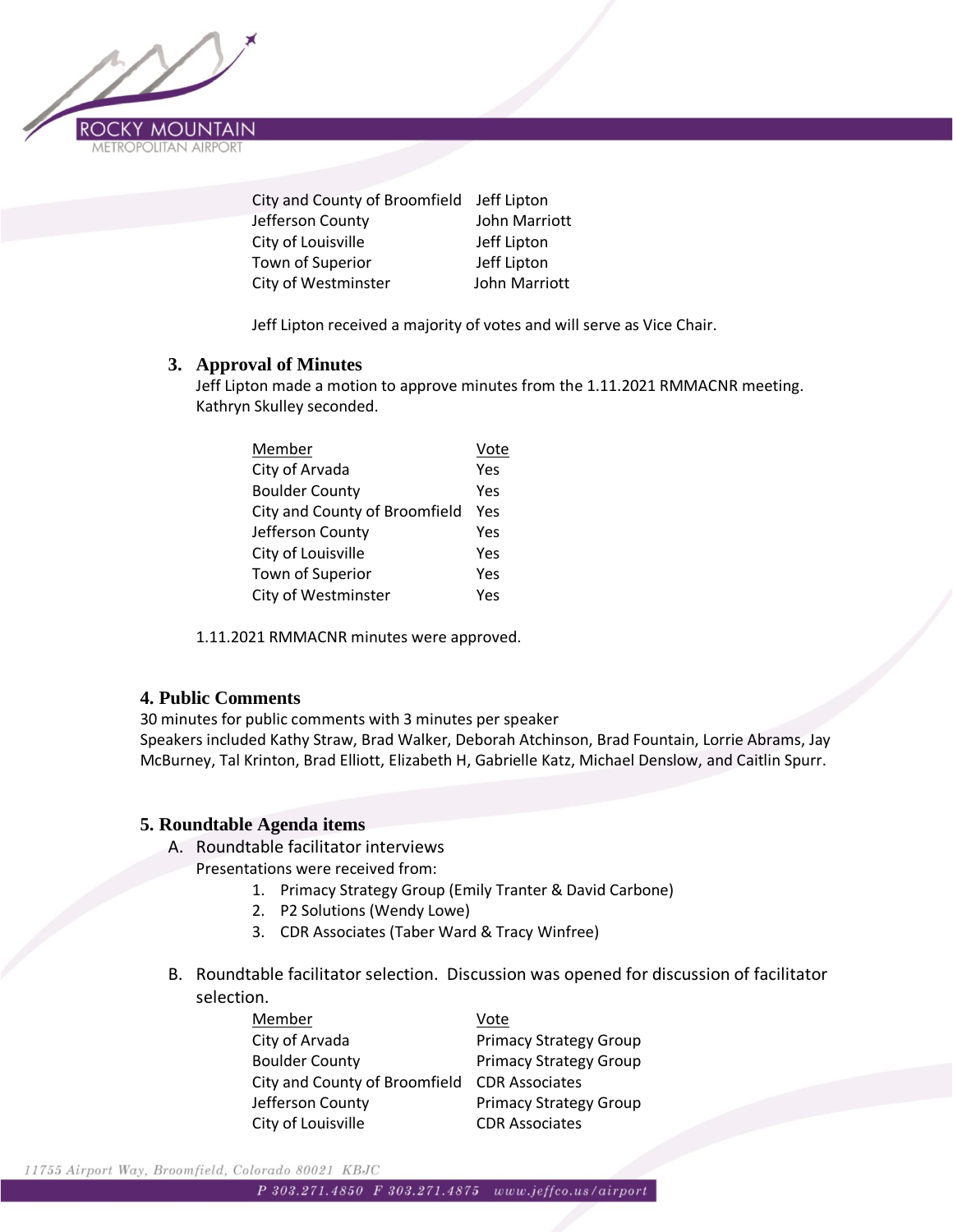

Town of Superior **Primacy Strategy Group** City of Westminster **Primacy Strategy Group** 

Primary Strategy Group was selected as committee facilitator.

C. Confirmation of regular meeting dates and meeting format

The best date for future meetings is  $2^{nd}$  Monday of each month from 9-11AM. Public comments will continue to be monthly with 3 minutes for each speaker. The WebEx chat function will be used for public comment registration but will not be kept as public record.

Ben Miller of RMMA will create an email communication with emails going to a RMMA Roundtable email address, and will create a table with email address for each of the Roundtable members and include a link on RMMA's website.

D. RMMA Director Update - Paul Anslow Presentation slides 13-19 were presented by Paul. The slides addressed some of the questions brought up during the previous meeting regarding air traffic data.

### **6. Committee or Board Member Reports**

#### **7. Future Agenda Items**

- 1. FAA Briefing
- 2. Background on landing fees
- 3. Noise complaints and noise monitoring
- 4. RMMA development plans and entitlements

Councilmember Jeff Lipton also requested to add the Louisville generated heat map to the March meeting.

Commissioner Tracy Kraft-Tharp suggested that the Colorado Aviation Business Association be brought in to discuss RMMA and other airports.

Councilmember John Marriott suggested that the RMMACNR become familiar with the development plans of communities, perhaps with one community presenting at a meeting

Mayor Pro-Tem Mark Lacis suggested inviting air traffic control to the FAA meeting so they would be able to address any questions related to airspace and traffic.

Councilmember Devon Shaff suggested the RMMACNR invite the flight schools to a meeting to find out what is being communicated in flight schools.

# **Adjournment: 11:21AM**